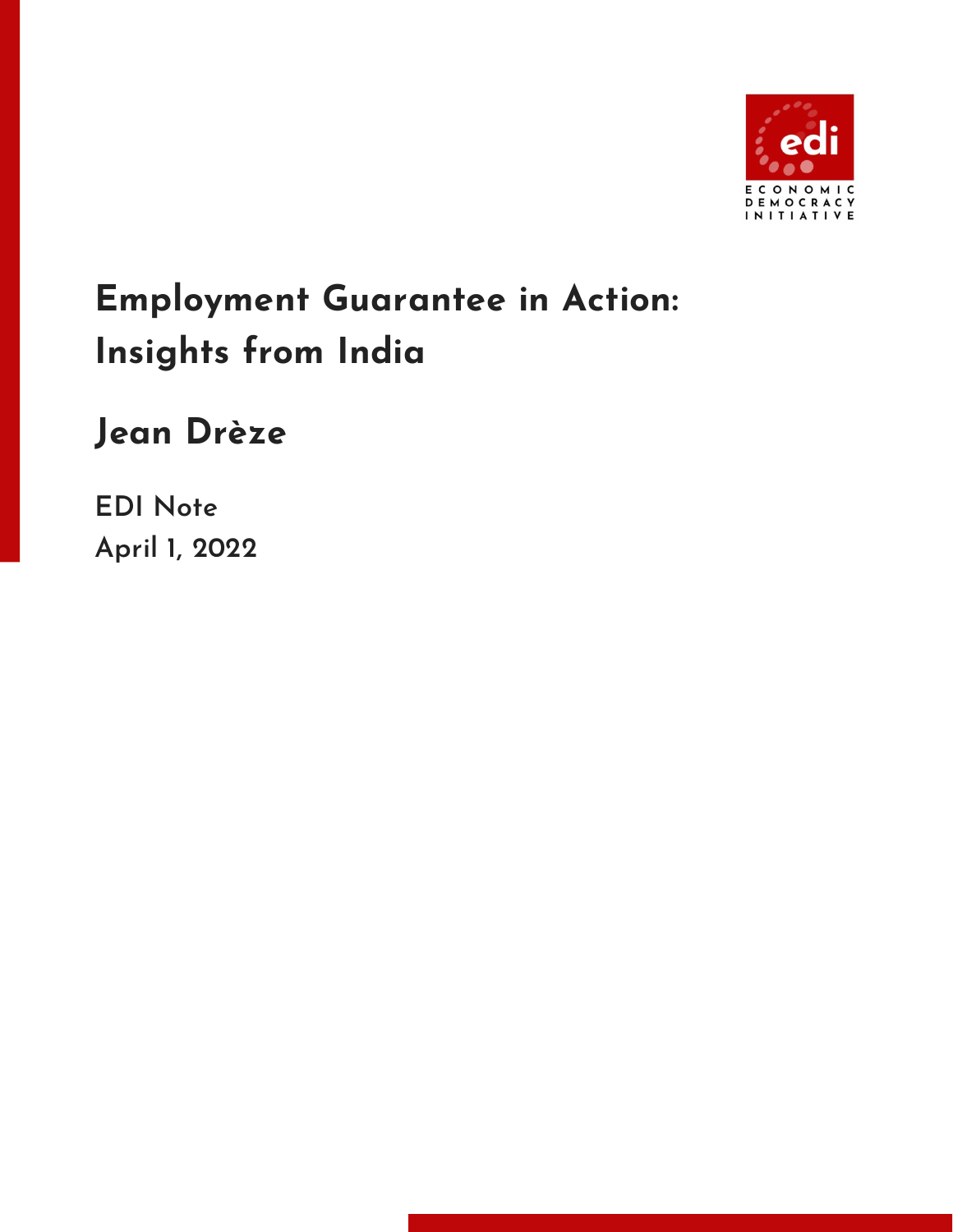## **Employment Guarantee in Action: Insights from India**

## **Jean Drèze Ranchi University, India**

India's National Rural Employment Guarantee Act 2005 (NREGA) is an experiment of major significance. It has demonstrated the soundness, feasibility and sustainability of employment guarantee over an extended period.

NREGA provides a legal guarantee of employment on demand to all adults in rural areas, subject to a maximum of 100 days of work per household per year. Employment is provided on local public works identified through participatory planning at the village level.

Aside from employment on demand, NREGA workers have other entitlements such as (1) unemployment allowance (if employment is not provided within 15 days), (2) payment of wages within 15 days, (3) basic worksite facilities, (4) compensation in the event of accident. Initially, workers were also entitled to the statutory minimum wage applicable to agricultural labourers in the area. Later on, however, the Indian government reserved the right to prescribe NREGA wages, state-wise. These have stagnated in real terms ever since.

How does NREGA work? Each *gram panchayat* (village council) prepares an annual "shelf of projects" within the list of permissible works. Works are sanctioned by the local administration (mainly at the Block or District levels) as and when there is a demand for work. Aside from gram panchayats, implementing agencies also include government departments.

Permissible NREGA works are mainly concerned with water conservation (ponds, wells, checkdams, trenches, etc.), land improvement, approach roads, environmental protection, horticulture and related activities. Some works, such as digging wells and land levelling, may be carried out on private land. At least 60% of NREGA funds are to be spent on wages.

NREGA is a major source of fallback employment in rural India. During the last five years (ending 2021-22), NREGA generated 3 billion person-days of work per year on average: 50 days per household (on average) for 60 million households. In individual terms, NREGA employed 90 million workers per year on average in the same period, with a peak of 110 million in 2020-21, the first year of the Covid-19 crisis. These are official figures, probably overestimating actual employment because "muster rolls" (worksite attendance records) tend to be inflated. Still.

A special feature of NREGA is the high share of women in total employment: more than 50%, year after year. This is particularly significant considering that Indian women have very restricted access to paid employment in the economy as a whole. Further, nearly 40% of NREGA employment goes to households from a "scheduled caste" (SC) or "scheduled tribe" (ST) – marginalised groups with a share of 25% in the population as a whole. Thus, NREGA makes an important contribution to social equity, whether in terms of gender, caste, or class.

What does this cost? NREGA expenditure peaked at a little over 1 trillion (1 lakh crore) Indian rupees in 2020-21, or US\$ 13 billion at the current exchange rate. That's about 0.5% of India's GDP – a modest price to pay for such a far-reaching initiative.

So far, so good. It goes without saying that this monumental employment programme has its share of hurdles, mistakes and failures. The main problem with NREGA is that it is a pro-worker law implemented by an anti-worker system – a system steeped in indifference if not hostility towards